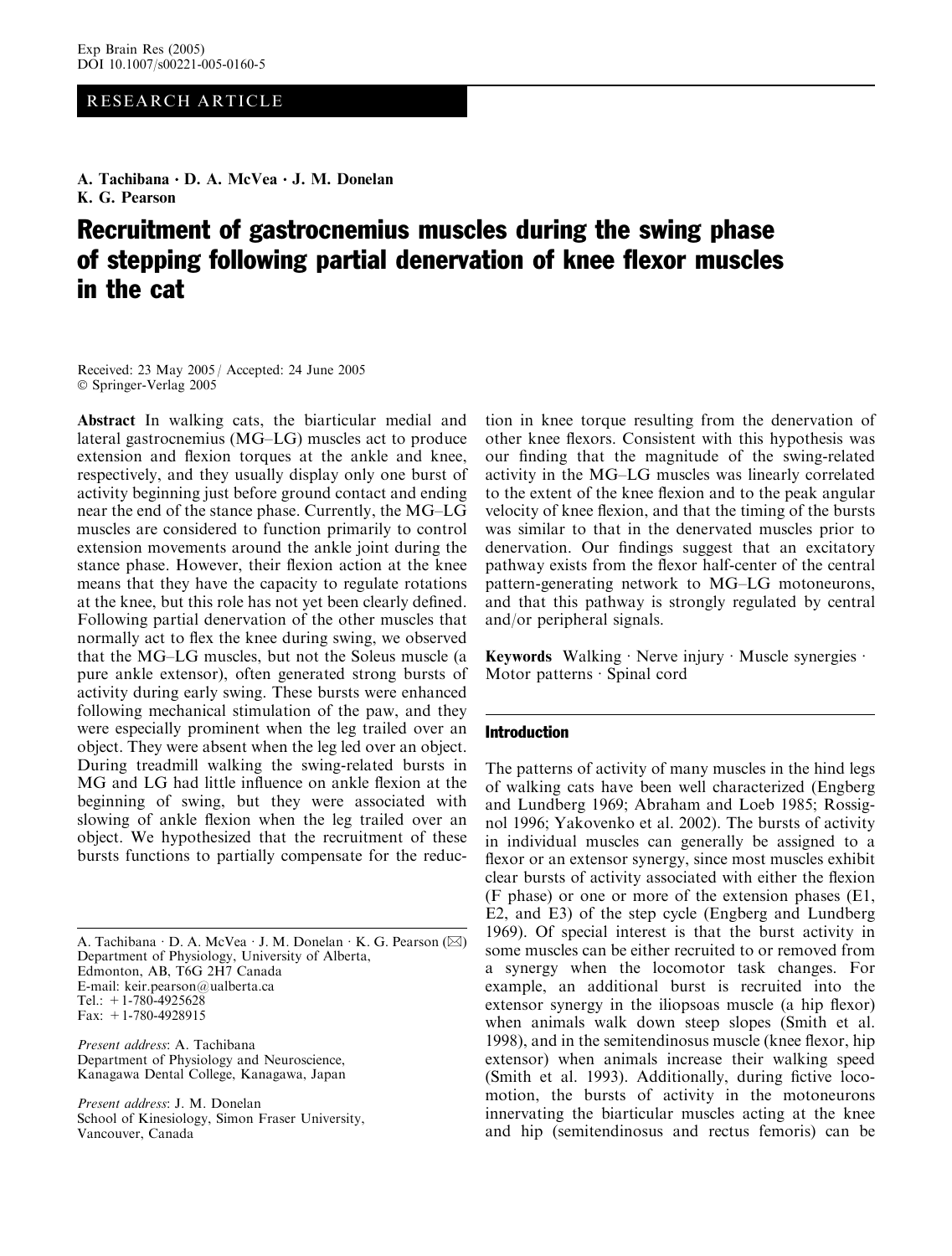completely switched from one synergy to another by tonic sensory input (Perret and Cabelguen 1980). These observations clearly demonstrate that the mechanisms establishing membership of flexor and extensor synergies are highly flexible, and they have suggested plausible schemes for the neuronal basis of this flexibility (Perret 1983; Smith et al. 1998).

In a preliminary study aimed at examining functional deficits produced by partially denervating muscles that flex the knee in walking cats, we unexpectedly observed that the medial gastrocnemius (MG) and lateral gastrocnemius (LG) muscles (ankle extensors, knee flexors) often produced bursts of activity during late stance and early swing in addition to the bursts that are normally associated with the stance phase. This observation, together with the fact that the MG and LG muscles cross the knee joint, indicated that under some circumstances these muscles might contribute to the production of flexion movements at the knee during the swing phase. Furthermore, it also suggested that a pathway exists from the system generating flexor bursts during early swing onto the motoneurons innervating the MG and LG muscles. The only reported occurrence of bursts of activity in LG during the flexion (F) phase of swing is during the stumbling-corrective reaction produced by mechanical stimulation of the dorsum of the paw (Forssberg 1979; Wand et al. 1980; Buford and Smith 1993). One function of the swing-associated bursts in LG is to assist paw clearance of the perturbing stimulus by stopping or reversing flexion movements at the ankle (Wand et al. 1980; Buford and Smith 1993). Another function may be to act synergistically with other muscles, such as semitendinosus, to enhance knee flexion. Recently, the pathways underlying the stumbling-corrective reaction have been examined during fictive locomotion in decerebrate cats (Quevedo et al. 2005a, b).

The primary objectives of the present investigation were to establish some of the conditions that lead to robust burst activity in the LG and MG muscles after partial denervation of knee flexors, and to assess whether these bursts contribute to producing knee flexion during early swing. We focused on two situations that we knew would normally result in enhanced knee flexion movements at the knee: (1) following a repeated sequence of mechanical stimuli to the paw (McVea et al. 2004) and (2) when the animals step over an object (Widajewicz et al. 1994). The rationale for this strategy was that if the bursts in MG and LG during the F phase were substituting functionally for the loss of other knee flexors, then the magnitude of the bursts should be significantly increased in these two situations. Furthermore, we expected to find a strong correlation between the magnitude of the F-related activity in MG and LG and the magnitude and speed of knee flexion. Thus, our main experimental approach was to examine quantitatively the relationships between the kinematics of knee movement and the intensity of activity in the MG and LG muscles during the F phase of swing in the two experimental situations mentioned above.

# Materials and methods

Electromyographic (EMG) and video recordings were made from the muscles of a hind leg in three adult cats (2.5–3.5 kg) while walking on a treadmill and stepping over an object on a stationary walkway. All experimental procedures were approved by the Health Sciences Animal Welfare Committee at the University of Alberta.

# Training

Each animal was first trained daily for 1–2 weeks to walk consistently on a treadmill at a speed of about 0.5 m/s and across a stationary walkway. In the latter situation, a block (height 6.5 cm, width 3.5 cm) was sometimes placed in the center of the walkway to force the animal to flex their hind legs more than normal to avoid contacting the block.

# Surgical procedures

Following the initial training, bipolar EMG electrodes (Cooner wire AS632) were implanted into the following muscles of the right hind leg under general anesthetic (isoflurane) and aseptic conditions: the hip flexor iliopsoas (IP) and the ankle extensors soleus (SOL), LG, and MG in all three animals, the knee flexor semitendinosus (ST) in two animals, and the ankle flexor tibialis anterior (TA) in one of the animals with ST implanted. The leads from the EMG electrodes were led under the skin to a multi-pin socket fixed with screws and dental acrylic to the animal's skull. While anesthetized, adhesive reflective markers (diameter 0.5 cm) were placed over the iliac crest, the hip, knee and ankle joints, and on the end of the paw and the fifth digit of the right hind leg. A drop of Krazy glue was placed on the adhesive surface of these markers to help prevent detachment. If lost, these markers were replaced prior to each recording session. A second surgical procedure was performed 10, 35, and 43 days after implantation of the EMG electrodes in the three animals, respectively, to partially denervate the knee flexor muscles. The timing of this second procedure varied because the animals were used to collect data for unrelated projects that took different times to complete. Again, under general anesthesia (isoflurane) and aseptic conditions, two of the three major branches of the hamstring nerve were transected in the right hind leg. These branches contain motor axons innervating two of the main muscles flexing the knee (semitendinosus, ST and posterior biceps, PB) and a muscle extending the hip (anterior biceps, AB). The AB nerve was included because it normally provides some innervation to ST and PB (English and Weeks 1987). Prior to cutting the nerves, EMG and video data were recorded when the animals walked on the treadmill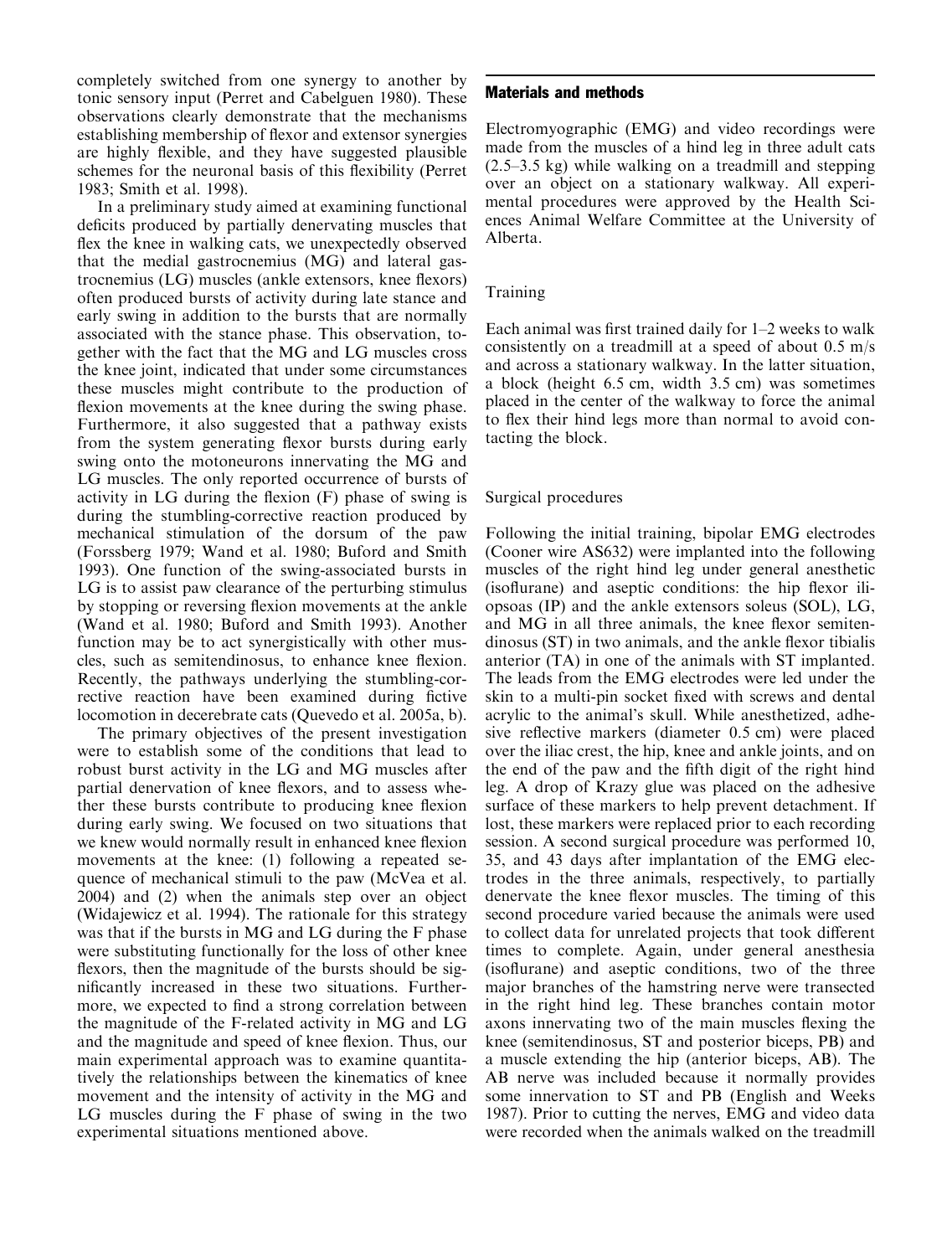and across the walkway. These recordings were used to provide baseline information on the EMG patterns for the current investigation.

# Acquisition of EMG and video data

While the animals were walking on the treadmill, EMG data were recorded on an eight-channel Vetter 4000A PCM recorder, and the stepping movements of the right hind leg were captured at the same time by video recording at 60 frames/s. One channel of the Vetter recorder was reserved for a signal for later use in synchronizing the EMGs with video data using the Peak Motus 8.2 motion analysis system (ViconPeak, Centennial, Co). The synchronizing signals were delivered at a rate of about one every 10 s when the animals were walking on the treadmill, and close to the times the right leg stepped over the object on the walkway.

During some sequences of walking on the treadmill, we examined the aftereffects of mechanically stimulating the paw of the right leg on the patterns of activity in the ankle extensor muscles. This was done by manually positioning a horizontal bar attached to a long stick in front of the paw so that the paw contacted the bar approximately mid-way through the swing phase. Multiple stimuli applied to the paw in a naïve animal eventually led to a persistent increase in knee flexion following the termination of the stimuli. Once conditioned, a single stimulus led to an increase in flexion at the knee that lasted for many hours in intact animals (McVea et al. 2004), and from five to ten cycles following a single stimulus in animals with the knee flexors partially denervated.

# Data analysis

After the EMG and video recordings were made, the two sets of data were synchronized off-line using the Peak Motus system. Files of synchronized EMG and video data were made for selected sequences of treadmill walking and for all the trials where the animals stepped over the object on the treadmill. The positions of the markers on the right leg were digitized and stored in files in the Peak system. Because the knee marker shifted significantly relative to the knee joint position, we calculated the knee joint position by triangulation from the hip and ankle joint positions and measurements of the thigh and shank lengths. This calculation was done using software in the Peak system. The Peak system also calculated joint angles and joint angular velocities, and stored these calculated parameters within the file for each trial.

To display the EMG and kinematic data in the Peak files, we used custom-written software (Matlab, Mathworks, Natwick, MA) and plotted the data in formats of our choosing. Custom-written software was also used to determine the relationships between the magnitude of EMG activity and kinematic parameters. The magnitude of EMG activity in the LG and MG muscles was determined by calculating the mean of the full-wave rectified and filtered EMG (50 Hz low pass first-order one-way Butterworth filter) over a defined time interval. In the treadmill walking cats, this interval was from the beginning to the end of bursts in the LG and MG muscles associated with flexion (Fig. 3). When the animals stepped over the block on the walkway, the interval was the first half of the flexion-associated LG and MG bursts (Fig. 6).

# Results

Treadmill walking after partial denervation of knee flexors

As expected, the most obvious effect of partially denervating the knee flexor muscles was a marked reduction in the extent of knee flexion during the flexion (F) phase of the swing (Fig. 1). However, an unexpected observation was that strong bursts of activity often occurred in the LG muscle in all the three animals beginning just before the onset of swing and terminating in the latter half of the F phase. Bursts of activity also occurred at the same time in the MG muscle of all three animals, but in two animals the bursts in MG were relatively weak compared to the stance-related EMG activity. Figure 1c (filled sections) shows an example of these flexion-associated bursts in LG and MG in the animal in which both muscles were strongly activated (see Fig. 8 for an example from another animal in which the magnitude of the flexion-associated LG bursts was much larger than in the case of the MG muscle). We refer to these bursts as  $MG_F$  and  $LG_F$  bursts. These bursts were never accompanied by bursts of activity in SOL.

Because the main focus of this study was on the occurrence and associated movements at the knee and ankle joints, we did not make a detailed comparison of joint movements before and after the partial denervation of the knee flexors. Nevertheless, during the treadmill walking, any changes in the movements at the hip and ankle appeared to be relatively small (compare the hip and ankle movements in Fig. 1a, b). The absence of an obvious influence on hip extension must be reconciled with the fact that the denervated muscles, especially AB, act to extend the hip. A possibility is that hip extension following denervation may rely more on the mechanical effects produced by propulsive forces of the other legs. The duration of the swing phase was also not noticeably influenced by the denervation in two animals, but it did increase in the third (Fig. 1) due to a prolongation of the duration of the first extension phase (defined by extension at the knee and ankle).

We were unable to establish any specific condition that led to the occurrence of the  $MG_F$  and  $LG_F$  bursts when the animals were walking on the treadmill (and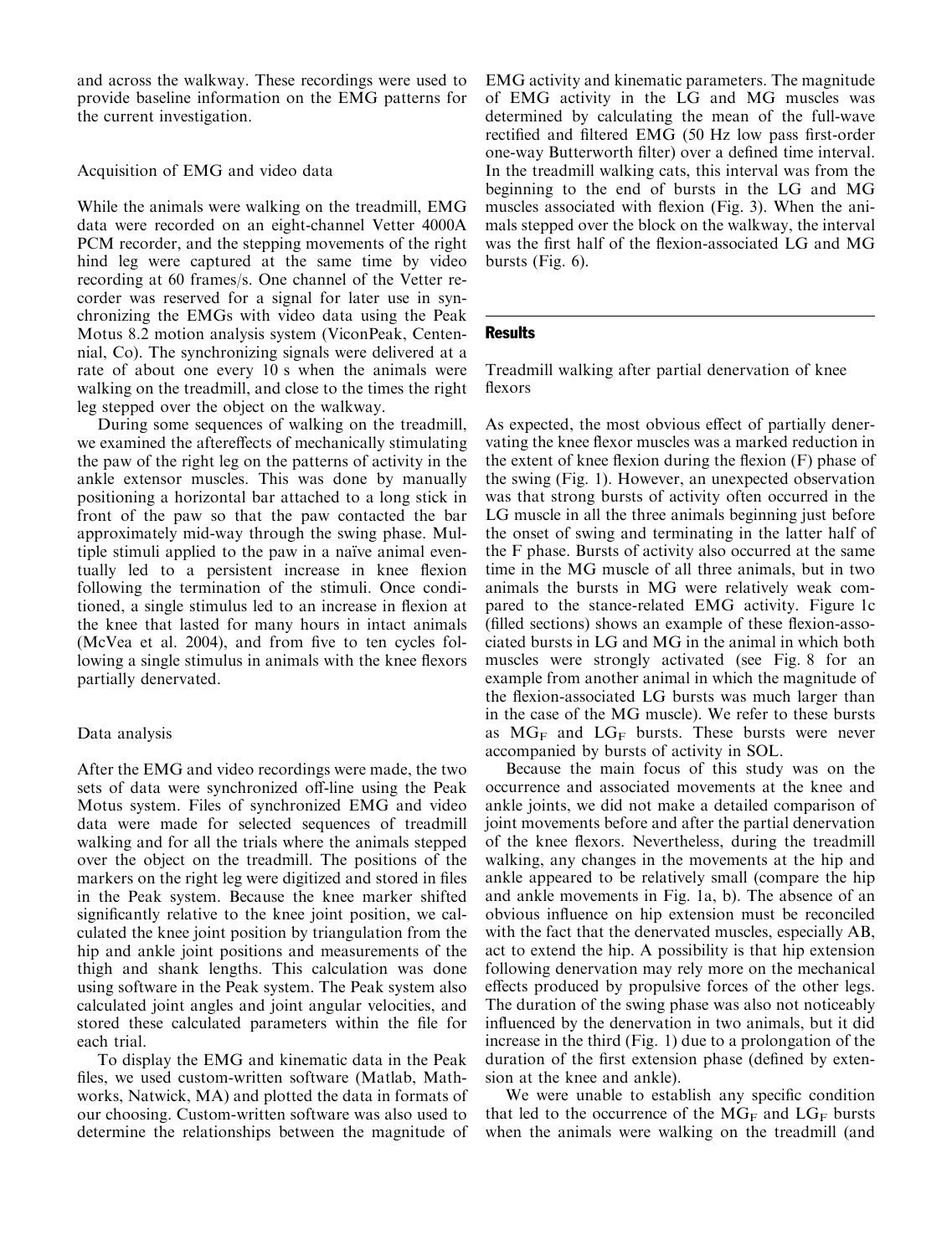

Fig. 1 Electromyographic (EMG) activity in MG and LG muscles during the early swing in a treadmill walking cat following partial denervation of the knee flexors. Top four traces—rectified and filtered EMGs from the MG, LG, SOL, and ST muscles. Bottom three traces—plots of the corresponding movements at the hip, knee, and ankle joints. Treadmill speed 0.5 m/s. pc paw contact, po paw off. a A typical step cycle recorded before partial denervation of the knee flexors showing burst activity in ST and the absence of activity in the extensor muscles during the flexion  $(F)$  phase. b, c

Step cycles following partial denervation of the knee flexors, one in which little activity occurred in MG and LG during the F phase (b) and another in which distinct bursts of activity where generated in MG and LG (filled regions) near the time of onset of the F phase (c). Note the absence of bursting in SOL during the F phase, the abolition of ST activity after denervation, the reduction in amplitude of knee flexion following denervation, and the increase in knee flexion associated with the  $MG_F$  and  $LG_F$  bursts. All recordings were from the same animal

across the walkway without the object being present), but one possibility we did exclude was that dragging of the paw on the treadmill belt caused the bursts due to activation of cutaneous receptors on the dorsum of the paw. It was certainly the case that the paw often dragged along the treadmill belt during early swing, especially in the first few days following partial denervation of the knee flexors. However, we were unable to correlate the occurrence of the  $MG_F$  and  $LG_F$  bursts to paw drag, and on most occasions these bursts occurred without any noticeable paw drag. Most importantly, the onset of the bursts preceded the onset of the swing phase by 60 to 80 ms, and the ventral (plantar) side of the paw was always firmly in contact with the supporting surface and moving backwards relative to the hip at the time of onset of  $MG_F$  and  $LG_F$  bursts. In addition, it was clear from the analysis of the leg kinematics that the  $MG_F$  and  $LG_F$ bursts began before the onset of flexion at the hip, knee, and ankle joints, that is, prior to the time of onset of any forward movement of the paw, and there were no indications that the leg was held in an extended position prior to the initiation of flexion to cause movement of the treadmill belt across the stationary paw.

A noteworthy observation was that the timing of the onset of the  $MG_F$  and  $LG_F$  bursts relative to the extensor-related activity in the ankle extensors corresponded closely to the time of onset activity of the main knee flexors prior to denervation. This can be seen by comparing the timing of the onset of ST burst relative to the movements at the hip, knee, and ankle in Fig. 1a (before denervation) to the timing of the onset of the  $MG_F$  and  $LG_F$  bursts in Fig. 1c (after denervation), and it is shown clearly in averages of the  $LG_F$  bursts after denervation and the ST bursts before denervation (Fig. 2). Note in Fig. 2 that the time of the onset of the  $LG_F$  bursts relative to bursts in other muscles (panels B and D) corresponds quite closely to the time of the onset of ST bursts relative to the same muscles (panels A and C). The main implication of the close correspondence of the normal ST bursts and the  $MG_F$  and  $LG_F$  bursts is that the  $MG_F$  and  $LG_F$  bursts may be recruited in an attempt to substitute for the loss of knee flexors.

Another important point to note in Fig. 1 is that the occurrence of the  $MG_F$  and  $LG_F$  bursts was associated with a larger flexion movement at the knee (compare knee angle in Fig. 1b, c) without a large influence on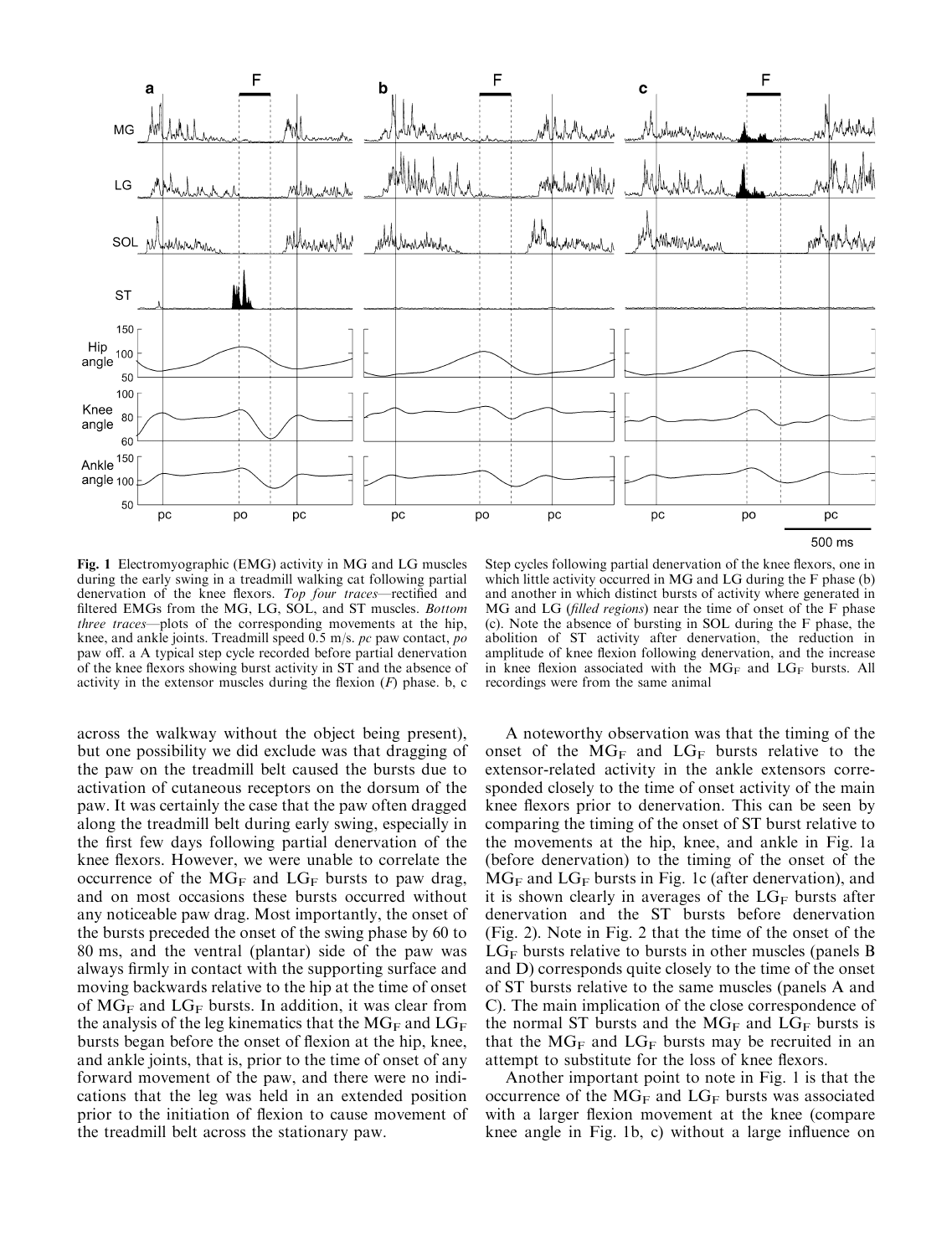Fig. 2 The timing and duration of the  $LG_F$  bursts (filled in LG traces) after partial denervation of the knee flexors (b, d) are similar to the timing and duration of the ST bursts (filled in ST traces) before denervation (a , c) relative to bursts in other muscles. a, b Same animal as that yielding data from Fig. 1. c, d Same animal as that yielding data for Fig. 5. Each trace is an average of ten steps referenced (vertical lines) to either the onset of the ST (a, c) or  $LG_F$  (b, d) bursts. Treadmill speed 0.5 m/s



500 ms

movement at the ankle joint (see also Fig. 5 for absence of large effects on the ankle in another animal). This observation is consistent with the notion that the  $MG_F$ and  $LG_F$  bursts are recruited to substitute for the loss of other muscles flexing the knee. To assess whether the  $MG_F$  and  $LG_F$  bursts could be contributing to knee flexion, we examined the relationships between the magnitude of the bursts and the extent and velocity of knee flexion movements. We chose to do this analysis for the step cycles following a mechanical stimulus to the dorsum of paw because the  $MG_F$  and  $LG_F$  bursts were consistently evoked on every step for five to ten steps following the stimulus, and because there was a progressive decline in the amplitude of the  $MG_F$  and  $LG_F$ bursts. Figure 3 shows an example of the EMGs in MG, LG, and SOL during eight cycles following the stimulus, as well as the hip and knee angles, knee angular velocity, and toe height during the sequence. These data clearly show that the progressive decline in the magnitude of the  $MG_F$  and  $LG_F$  bursts was associated with declines in the extent of knee flexion, the magnitude of knee angular velocity, and the amplitude of toe height. The plots in Fig. 4 show the correlation between these kinematic parameters and the amplitude of the  $MG_F$  and  $LG_F$ bursts. Figure 3 also shows that the SOL muscle was never activated (asterisks) at the same time as the  $MG_F$ and  $LG_F$  bursts, despite the very large initial amplitudes of the  $MG_F$  and  $LG_F$  bursts.

A surprising observation was that ankle extension at the end of stance was not noticeably influenced by the occurrence of the  $MG_F$  and  $LG_F$  bursts (compare Fig. 1b, c). We examined this more closely by averaging the ankle movements following the onset of the  $MG_F$  and  $LG_F$  bursts in one animal in which we had implanted the TA muscle (Fig. 5). This was a different animal from that yielding the data in Figs. 1 and 3, and one in which the  $LG_F$  bursts were relatively large. These averages clearly showed that the augmented  $LG_F$  bursts following paw stimulation had a negligible effect on ankle extension. Corresponding to the enhanced activity in LG was an earlier onset of activity in TA, and an increase in the period of coactivation of the LG and TA muscles. It is likely that this increase in coactivation of LG and TA (and possibly other ankle flexor muscles, such as extensor digitorum longus) is the reason for the small influence of the augmented  $LG_F$  bursts on ankle extension. The most noticeable effect on the ankle movements in the steps following a mechanical stimulus of the paw was an increase in the magnitude of ankle flexion during the F phase (Fig. 5). Correspondingly there was a marked increase in the magnitude of the TA bursts following the termination of the  $LG_F$  bursts (Fig. 5) that very likely was largely responsible for the enhanced ankle flexion.

Recruitment of MG and LG activity during swing when stepping over an object

To further investigate the conditions leading to the production of the  $MG_F$  and  $LG_F$  bursts after partial denervation of the knee flexors, we examined the activity in the ankle extensors when the animals stepped over an object (Fig. 6). There was a clear difference in the activity in MG and LG depending on whether the leg was trailing or leading relative to the contralateral leg.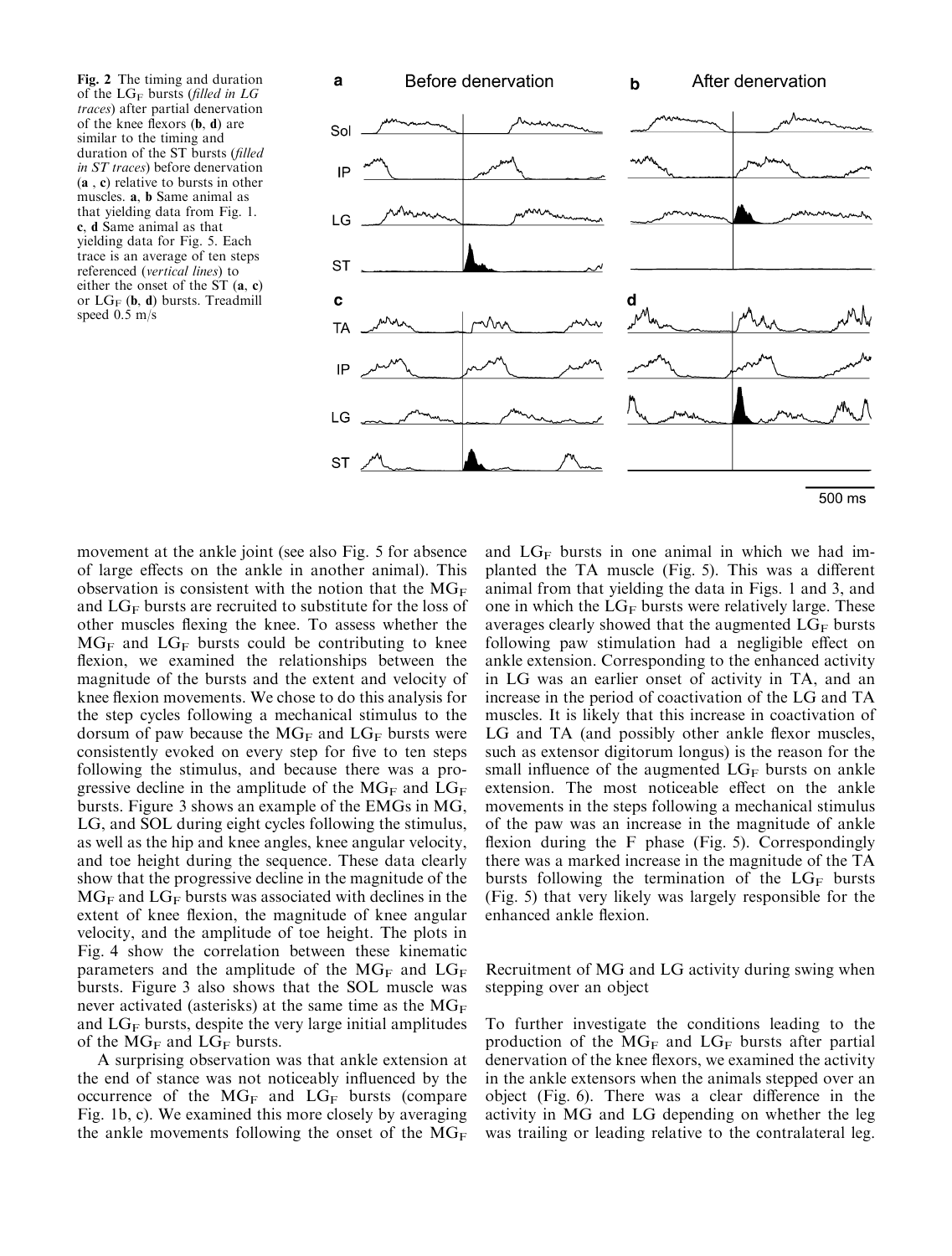

Fig. 3 The magnitude and velocity of knee flexion and toe height above the treadmill during the swing phase are related to the magnitude of the  $MG_F$  and  $LG_F$  bursts. Top three records—rectified and filtered EMGs from the MG, LG, and SOL muscles during a sequence of steps following a mechanical stimulus to the paw (vertical dashed line); bottom four records—plots of hip angle, knee angle, knee angular velocity, and toe height. Vertical lines indicate the times of onset of the  $MG<sub>F</sub>$  bursts. Treadmill speed 0.5 m/s. Note that the progressive decline in the magnitude of the

 $MG_F$  and  $LG_F$  bursts following the stimulus was associated with progressive declines in the magnitude of flexion at the knee (distance between short horizontal lines), the maximum knee angular velocity during flexion (short horizontal lines), and the peak toe height during the swing phase. The SOL muscle was not active during the  $MG_F$  and  $LG_F$  bursts (asterisks). By the end of this stepping sequence the EMGs and kinematics had returned to values close to those prior to the stimulus

When trailing, large  $MG_F$  and  $LG_F$  bursts were generated commencing before the onset of swing (Fig. 6a), whereas there was usually no activation of the MG and LG muscles during the F phase when the leg led (Fig. 6b). Similar to our observations in treadmill walking animals, no activity occurred in SOL during the  $MG_F$  and  $LG_F$  bursts when the leg trailed (asterisk in Fig. 6a). In addition, the extent of knee flexion and maximum knee angular velocity were correlated with the magnitude of the  $MG_F$  and  $LG_F$  bursts (Fig. 7).

In all the three animals, the maximum angular velocity of knee flexion was larger when the leg trailed over the object compared to when it led (9, 25 and 37% higher when trailing). This is consistent with the notion that the  $MG_F$  and  $LG_F$  bursts contributed to knee flexion, since the  $MG_F$  and  $LG_F$  bursts only occurred when the leg trailed. The wide range of the difference in the magnitude of the knee angular velocities of trailing vs leading steps in the three animals may be partially due to differences in the magnitude of the hip angular velocity. In the animal with the smallest difference in

knee angular velocity (9%) the difference in maximum hip angular velocity was largest (always higher during leading step), and vice versa for the animal with the largest difference in knee angular velocity. A mechanical consequence of a large difference in the angular velocity of hip flexion would be to provide additional assistance for knee flexion, thus reducing the difference in the knee angular velocity. In all the animals, the onset of activity in the hip flexor IP commenced earlier and was larger in amplitude when the leg was leading compared to when the leg was trailing (Fig. 6). The earlier and larger activity in IP during leading steps was associated with a faster flexion of the hip, as illustrated in the plots of hip angular velocity in Fig. 6.

The occurrence of the  $MG_F$  and  $LG_F$  bursts during trailing steps was also associated with an obvious slowing and delay in flexion of the ankle joint (Fig. 8). Functionally, this was appropriate because with the weakening of knee flexion it was necessary to keep the ankle extended during early swing on trailing steps to ensure that the toe cleared the object. On trailing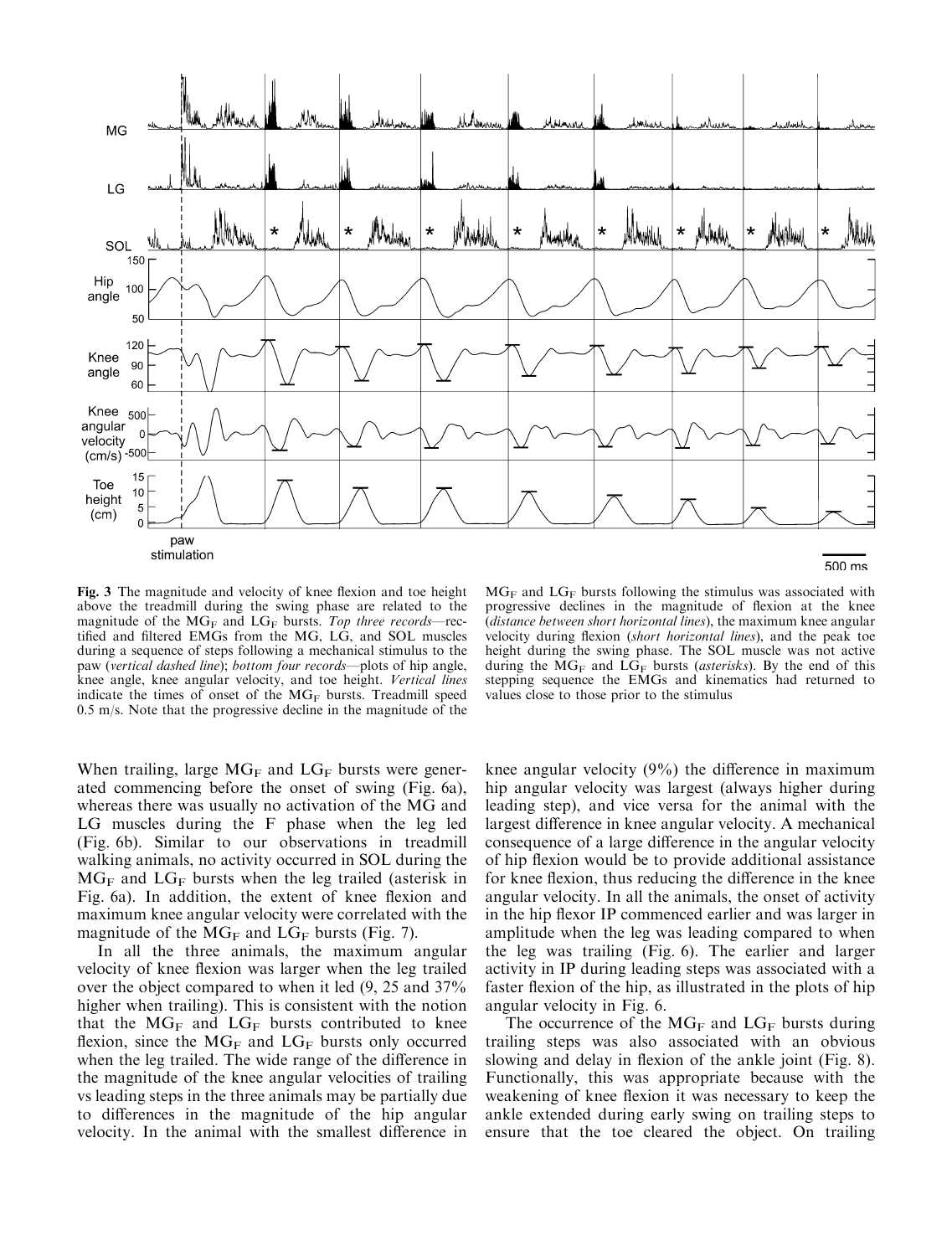Fig. 4 Scatter plots of the relationships between the magnitude of the  $MG<sub>F</sub>$  and  $LG_F$  bursts (left and right, respectively) and the extent of knee flexion (a), the maximum knee flexion angular velocity (b), and maximum toe height (c) during stepping following a mechanical stimulus to the paw. The line in each plot is the best fitting linear regression line.  $AU$ arbitrary units



steps, the position of the paw at the onset of swing was close to the object (Fig. 6, top left), so a weak knee flexion combined with an immediate flexion at the ankle would have increased the likelihood of the foot contacting the object. The occurrence of the  $MG_F$ and  $LG_F$  bursts likely contributed to the slowing of ankle flexion because the ankle angular velocity during early swing was inversely related to the magnitude of the  $MG_F$  and  $LG_F$  bursts (Fig. 9). The association of the  $MG_F$  and  $LG_F$  bursts with the slowing of ankle flexion during early swing was distinctly different from our observations during treadmill walking, in which the enhancement of the  $MG_F$  and  $LG_F$  bursts had little or no influence on initial part of ankle flexion (Fig. 5). A possible reason for this difference is that when the leg trailed over the object there was a substantial reduction in the magnitude of activity of the main ankle flexor TA at the time of the occurrence of the  $MG_F$  and  $LG_F$  bursts compared to the magnitude of the TA bursts when the leg led over the object (Fig. 8). This observation indicates that when the leg trails over an object, TA motoneurons are inhibited by the system generating the  $MG_F$  and  $LG_F$  bursts, thus reducing the flexor torque at the ankle joint. A reduction in TA activity was not observed when the  $MG_F$  and  $LG_F$  bursts were enhanced following the mechanical stimulation of the paw (Fig. 5).

#### **Discussion**

The main finding of this investigation was that the biarticular MG and LG muscles (ankle extensors/knee flexors) can be briefly activated near the onset of the swing phase in walking cats following partial denervation of muscles flexing the knee. This resulted in two bursts of activity during walking: one commencing just before the onset of stance and associated with the E1, E2, and E3 phases of the step cycle, and the other commencing just before swing and lasting well into the F phase. We refer to the latter bursts in MG and LG as the  $MG_F$  and  $LG_F$  bursts. The occurrence of these bursts have not been reported in previous studies on the EMG patterns during unperturbed walking, although it has been known for some time that mechanical stimulation of the dorsum paw during the swing phase can evoke strong bursts of activity in the LG muscles (Forssberg 1979; Wand et al. 1980). Because cutaneous stimulation of the paw evokes responses qualitatively similar to those we found in this study, it is important to consider the possibility that the  $MG_F$  and  $LG_F$  bursts were reflexively produced by cutaneous stimulation of the paw. The most compelling observations demonstrating that this was not the case was that these bursts began about 60–80 ms before the end of stance (Fig. 1c), and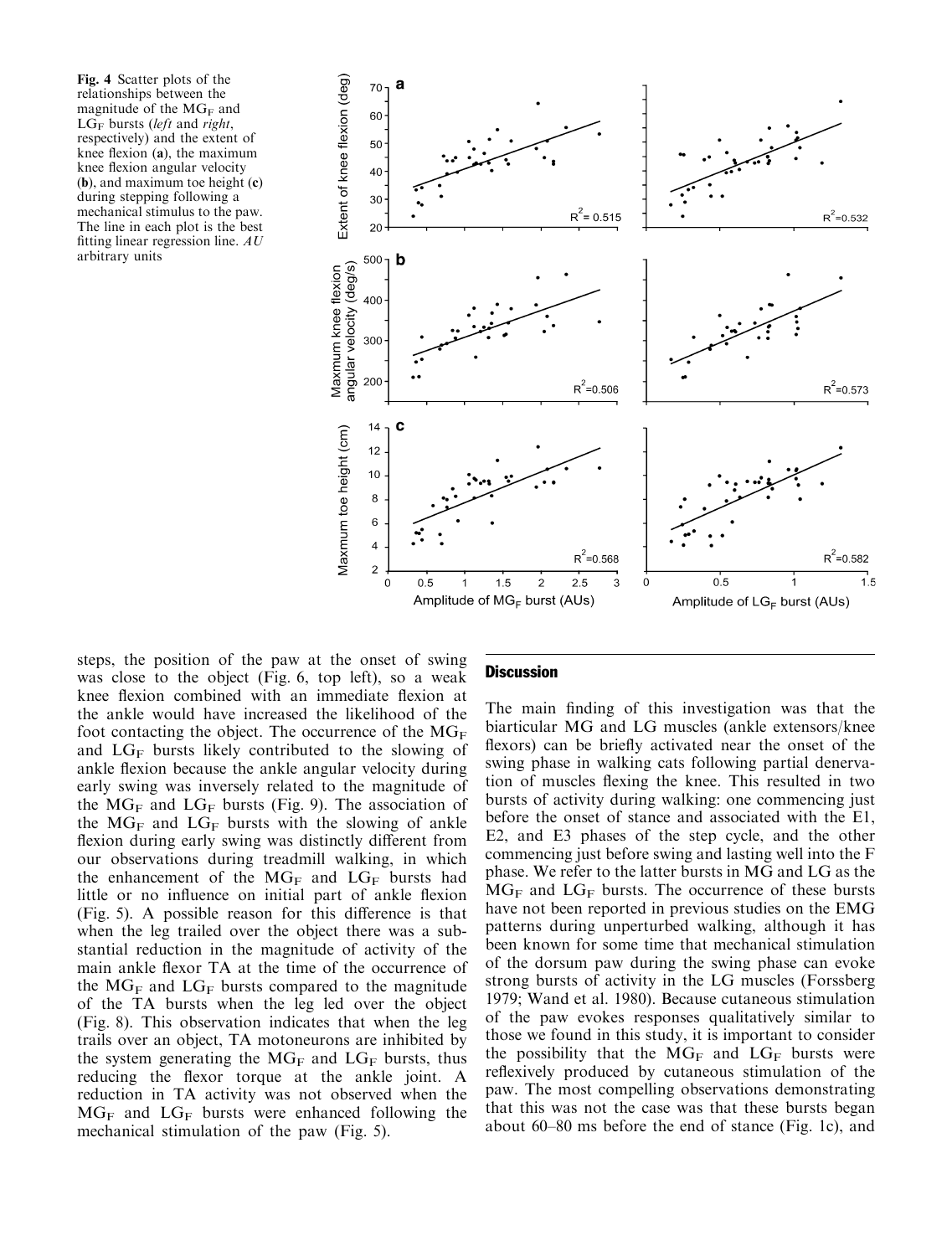

Fig. 5 Enhancement of the  $LG_F$  bursts by mechanical stimulation of the paw during treadmill walking has little effect on late ankle extension and early ankle flexion. Superimposed averages  $(n=8)$  of rectified and filtered EMG records in TA and LG (top two sets) and ankle movement (bottom set) before (thin traces) and after (thick traces) a mechanical stimulus to the paw. Note the increase in the

duration of the coactivation of the LG and TA muscles following the stimulus. The periods of coactivation before and after the stimulus are indicated by the *width of shaded area* and the horizontal arrowed line, respectively. Averages were made relative to the onset of the  $LG_F$  burst. See text for more details

at the time of onset of the bursts the ventral (plantar) surface of the paw was firmly in contact with the supporting surface and moving backwards relative to the hip. Furthermore, the  $MG_F$  and  $LG_F$  bursts usually occurred in the absence of any noticeable paw drag that might have activated cutaneous receptors to evoke a stumbling-corrective response. Thus, we conclude that the  $MG_F$  and  $LG_F$  bursts are produced by a central network linked to the system generating motor output for the flexion component of the swing phase.

The first issue we wish to consider is the function of the  $MG_F$  and  $LG_F$  bursts. Because the occurrence of the  $MG_F$  and  $LG_F$  bursts was a consequence of partial denervation of other muscles producing flexion torques at the knee, the most obvious possibility is that the  $MG_F$ and  $LG_F$  bursts are recruited to compensate for the loss of function of the denervated knee flexors. This possibility is strongly supported by the following observations. First, the timing of the  $MG_F$  and  $LG_F$  bursts corresponded very closely to the timing of bursts of activity in ST that normally commenced just before the onset of swing and terminated mid-way during the F phase (Figs. 1a, 2). Second, conditions that normally led to an increase in the magnitude of activity in ST prior to denervation, such as enhanced leg flexion following mechanical stimulation of the paw and when the leg trails over an object (unpublished observations and Drew et al. 2002), also led to an increase in the magnitude of the  $MG_F$  and  $LG_F$  bursts (Figs. 3, 8). It is also relevant that ST activity increases more when the leg trails than when it leads in normal animals (unpublished observations and Drew et al. 2002), which parallels our finding that the  $MG_F$  and  $LG_F$  bursts only occurred when the leg was trailing (Fig. 6a). The third observation supporting the notion that the  $MG_F$  and  $LG_F$ bursts function to assist in knee flexion was that the pure ankle extensor muscle SOL was never found to be activated with the  $MG_F$  and  $LG_F$  bursts (Figs. 1, 3, 6). This suggests that the MG and LG muscles participate in a specialized function that is not shared with SOL. The obvious possibility for this specialized function is producing a flexion torque at the knee, since the action of all three muscles at the ankle (extension) is similar.

On the other hand, it is conceivable that the  $MG_F$ and  $LG_F$  bursts could function to control movements at the ankle joint without the participation of SOL during early swing. Indeed, our finding that the velocity of ankle flexion was inversely related to the magnitude of the  $MG_F$  and  $LG_F$  bursts when the leg trailed over an object (Fig. 9) indicates that the  $MG_F$  and  $LG_F$  bursts are involved in controlling ankle flexion in this situation. The slowing of ankle flexion is functionally appropriate because on trailing steps a rapid ankle flexion at the beginning of swing would increase the likelihood of the paw contacting the object because the swing begins from a paw position close to the object. The slowing of ankle flexion may also be assisted by a reduction in the magnitude of the TA bursts relative to their magnitude during leading steps (Fig. 8). On the other hand, the influence of the  $MG_F$  and  $LG_F$  bursts on extension movements at the ankle when the animals were walking on the treadmill was not nearly so obvious (Figs. 1, 5). This was initially surprising because the small inertia of the paw would seem to enable contractions of the MG and LG muscles to have a strong influence on ankle movements. However, recordings from the antagonist TA showed this muscle to be active at the same time as the  $MG_F$  and  $LG_F$  bursts and the extent of the overlap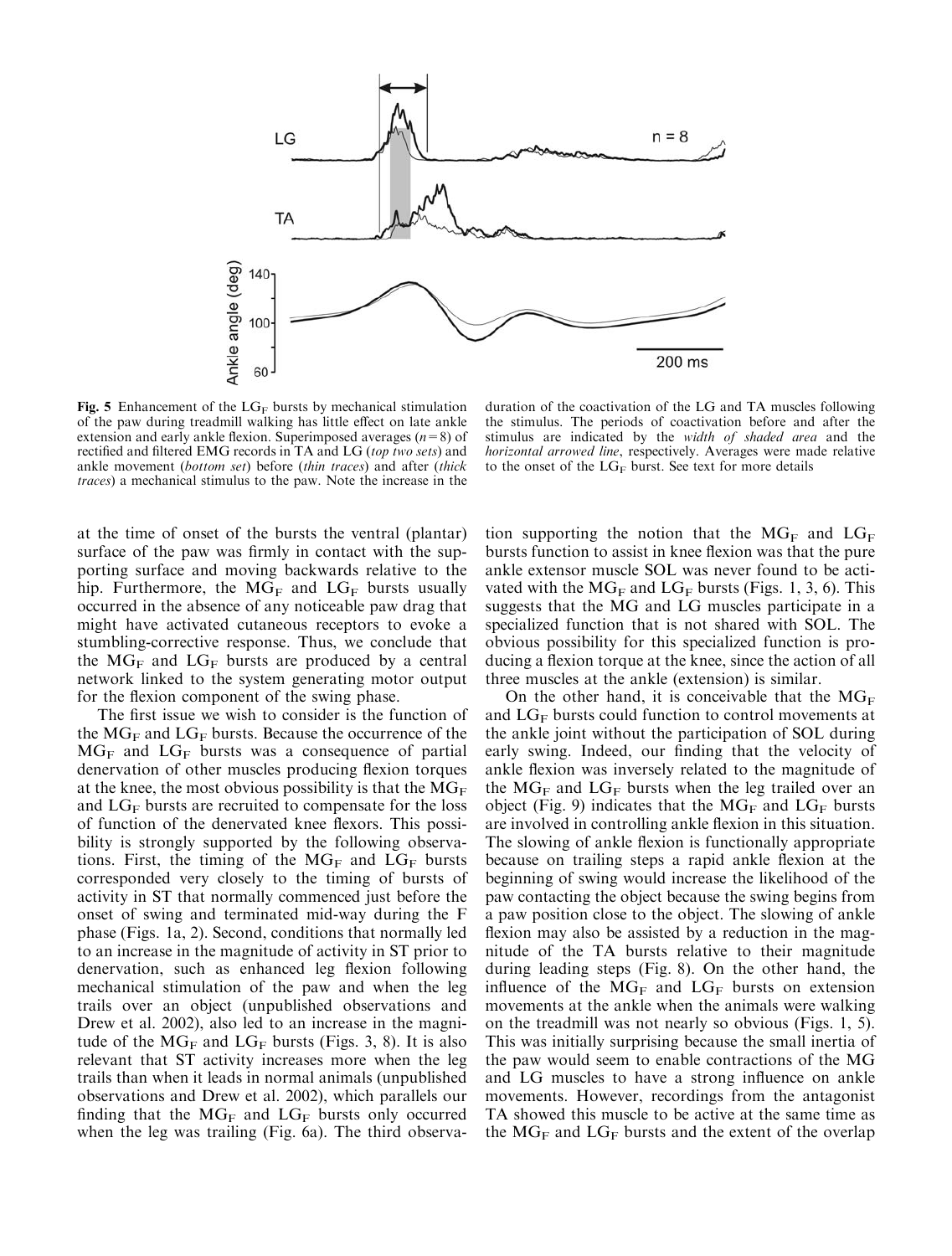

Fig. 6 Generation of  $MG_F$  and  $LG_F$  bursts when the leg trails over an object (filled sections in a) but not when it leads (b). Top diagrams—superimposed stick figures of the hind leg (60/s), top four traces—rectified and filtered EMGs from MG, LG, SOL, and IP muscles, bottom four traces—corresponding records of knee angle, knee angular velocity, hip angle, and hip angular velocity. No burst activity occurred in SOL at the same time as  $MG<sub>F</sub>$  and

increased when the  $MG_F$  and  $LG_F$  bursts were enhanced (Fig. 5). This activity in the TA muscle, and perhaps other ankle flexors (such as extensor digitorum longus), would act to resist extensor torques produced by the  $MG_F$  and  $LG_F$  bursts. This resistance to extension at the ankle would enable a greater force to be generated in the MG and LG muscles due to a reduction in the velocity of shortening and hence produce a greater flexion torque at the knee. One caveat to these proposals for the role of the TA muscle to regulate ankle movements produced by the  $MG<sub>F</sub>$  and  $LG<sub>F</sub>$  bursts is that our observations on TA burst activity were made in a single animal. To fully explain the neuromuscular mechanisms underlying the modification of ankle movements in the different behavioral tasks requires a more extensive examination of activity of TA and other muscles producing torques at the ankle. One muscle that may be especially interesting to examine would be flexor digitorus longus (FDL). This muscle produces an extensor

 $LG_F$  bursts (*asterisk* in a), and the extent of knee flexion was larger when the leg trailed over the object. Note also that the IP bursts had a smaller magnitude and later onset time when the leg trailed over the object. The smaller and delayed IP bursts during trailing steps were associated with a longer and slower flexion movement at the hip (horizontal arrowed lines)

torque at the ankle in addition to its main function of plantar flexing the toes (Lawrence and Nichols 1999). Of special relevance is that FDL is briefly activated close to the onset of the swing phase (O'Donovan et al. 1982). The timing and duration of the bursts in FDL closely resemble the  $MG_F$  and  $LG_F$  bursts we observed. Therefore, it is conceivable that the interneuronal system generating the FDL bursts is recruited to produce the  $MG_F$  and  $LG_F$  bursts. If this is true, then significant changes may also occur in FDL bursts following denervation of the knee flexors.

Another issue we wish to discuss is the mechanism that enables the generation of the  $MG_F$  and  $LG_F$  bursts following partial denervation of the knee flexors. The first point to consider is whether these bursts are produced by an immediate reorganization of the patterngenerating network by removal or changes of sensory signals (due to loss of afferent signals from the denervated muscles or modifications in the movement of the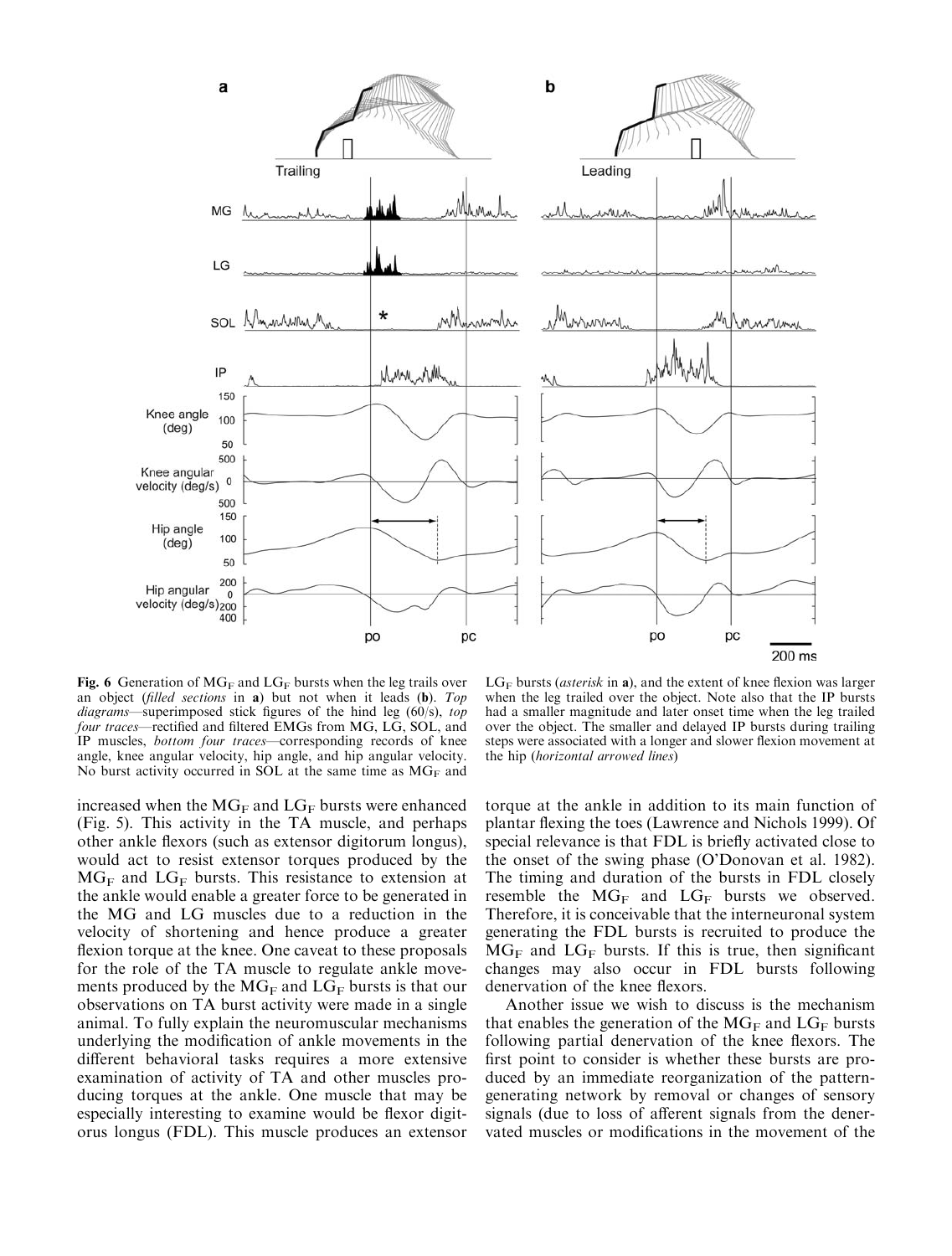Fig. 7 Scatter plots of the relationships between the magnitude of the  $MG_F$  and  $LG_F$  bursts (left and right, respectively) and the extent of knee flexion (a) and the maximum knee flexion angular velocity (b) When the hind leg trailed over an object. Each dot is a single trial, and the line in each plot is the best fitting linear regression line. AU arbitrary units





200 ms

Fig. 8 The occurrence of the  $MG_F$  and  $LG_F$  bursts when a leg trails over an object is associated with a slowing of ankle flexion. Top three trace— rectified and filtered EMGs from MG, LG, and TA; bottom two traces—corresponding records of ankle angle and ankle angular velocity. Note that the TA burst was smaller and

longer when the leg trailed (a) than when the leg led over the object (b). The dotted line in the TA record in (a) shows the TA burst during the leading step for comparison with the TA burst (filled region) during a trailing step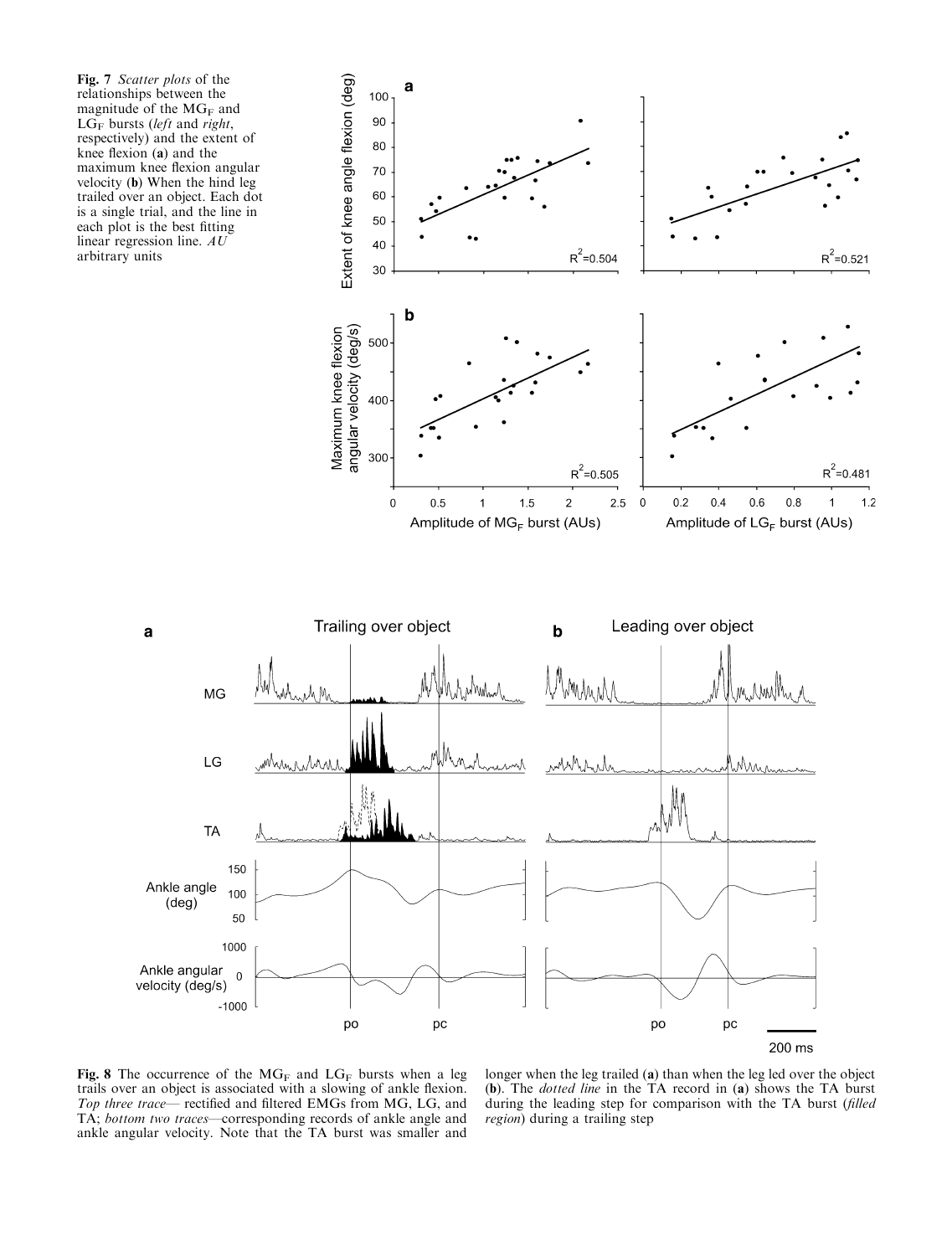

Fig. 9 Ankle flexion when the leg trails over an object is slowed in proportion to the magnitude of the  $MG_F$  and  $LG_F$  bursts. Scatter plot showing the inverse relationship between the ankle flexion angular velocity and the amplitude of the  $LG_F$  bursts. Each *dot* is a single trial, and the *line* in the plot is the best fitting linear regression line. AU arbitrary units

leg, respectively), or whether the generation of the  $MG_F$ and  $LG_F$  bursts develops over time as a result of some sort of learning process. One indication that learning was not a major factor was that  $MG_F$  and  $LG_F$  bursts were observed on the first recording session 5–6 h following the denervation surgery. During the short recovery period the animals were confined to a smallanimal transport cage that prevented locomotion. However, all the animals did walk on the treadmill or walkway for short periods (a few seconds each time) while being prepared for each recording session, so there remains the possibility that the animals quickly learned to generate the  $MG_F$  and  $LG_F$  bursts during these short periods of walking prior to the first recording session. If this occurred, it would be in contrast to the much slower adaptations in the activity of the MG muscle following denervation or weakening of the LG, SOL, and plantaris muscles (Misiaszek and Pearson 1999; Pearson et al. 1999). At present, however, we favor the notion that the  $MG_F$  and  $LG_F$  bursts are produced by an immediate reorganization of the spinal pattern-generating network.

The reorganization of the spinal pattern-generating network appears to require input from supraspinal regions because the  $MG_F$  and  $LG_F$  bursts have never been reported in walking decerebrate or spinal cats, or during fictive locomotion in these preparations. Nor do they occur in decerebrate walking cats in which the hamstring nerve has been cut (unpublished observations). A likely source of these supraspinal signals is the motor cortex. The activity of many neurons in the hind leg region of the motor cortex is modulated during walking, with maximal activity occurring during the F phase of the step cycle (Widajewicz et al. 1994; Drew et al. 2002). Moreover, the activity in these modulated neurons increases significantly when the contralateral hind leg steps over an object. Thus, it would be of some interest to know whether the activity of these neurons also increases following partial denervation of the contralateral knee flexors. If they do, then the next question is what could be the cause of the increased activity? This question also applies to any other descending pathway showing modified activity after partial denervation of knee flexors.

Another fact of potential relevance to understanding the mechanism for the generation of the  $MG_F$  and  $LG_F$ bursts is that activation of the LG and MG muscles occurs without activity in SOL during paw shaking (Smith et al. 1980). Thus, we know that a spinal interneuronal network exists that can selectively activate LG and MG motoneurons, so it is reasonable to suppose that this same network is recruited to produce the  $MG_F$ and  $LG_F$  bursts following partial denervation of the knee flexors. If, in addition, supraspinal inputs are involved in generating the  $MG_F$  and  $LG_F$  bursts, as we suspect (see above), then we predict that some descending pathways must be directed onto the interneuronal system selectively activating the MG and LG motoneurons. It is also likely that this interneuronal system receives input from, or may be part of, the central pattern generating network that produces the basic locomotor rhythm, since the  $MG_F$  and  $LG_F$  bursts can be consistently linked with the onset of flexor activity during walking (Fig. 3).

The findings of the present investigation add to the growing body of data that has revealed considerable flexibility in the functioning of the interneuronal network controlling burst generation in hind leg motoneurons. It is now quite clear that bursts can be generated in most sets of motoneurons in either the flexion phase, one or more of the extension phases, or both flexion and extension phases of the step cycle, depending on the situation. The expression of additional bursts and/or the switching of bursting activity from one phase to another, has been reported during task-modification during normal walking (Smith et al. 1993, 1998; Carlson-Kuhta et al. 1998), in response to removal or addition of sensory signals (Perret and Cabelguen 1980; Perret 1983; Bouyer and Rossignol 2003), and as a result of weakening of a set of muscles (this study). In no instance have the underlying mechanisms been determined. One proposal is that the basic rhythm generating network consists of mutually inhibiting half-centers (flexor and extensor) and that each half-center is connected to many different groups of motoneurons via pathways that can be open or closed by sensory and/or supraspinal signals (Perret 1983). Another is that the central pattern generating network consists of a set of unit burst generators each of which drives a set of motoneurons and that the coupling between these unit burst generators can be modified by sensory and/or supraspinal signals (Grillner 1981; Smith et al. 1998). Establishing whether either of these proposals is correct is a challenging task. At the very least it requires a much greater understanding of the functional organization of interneurons in the spinal cord, as well as knowledge of the activity patterns of descending interneurons in